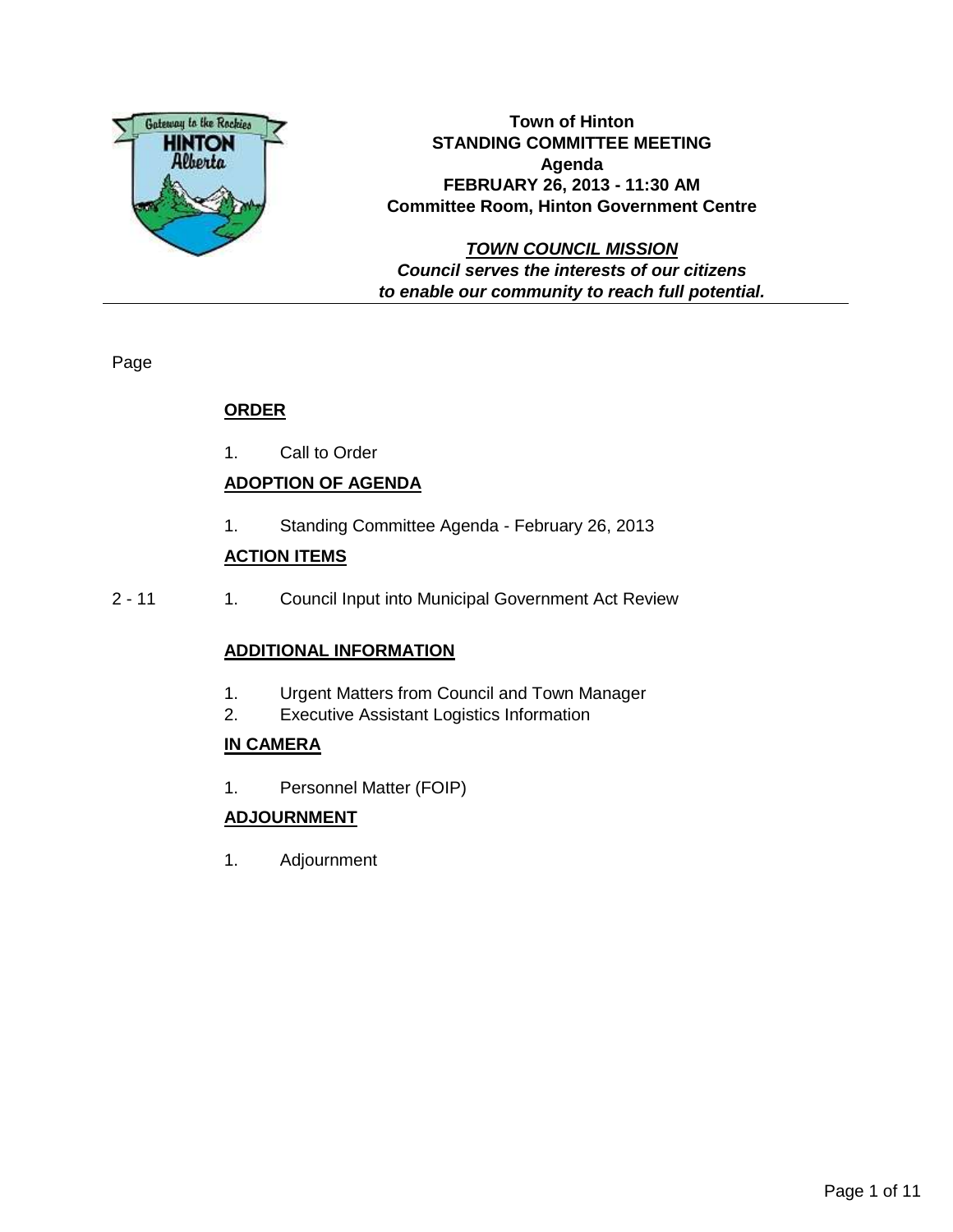

# **TOWN OF HINTON DIRECTION REQUEST**

**DATE**: February 22, 2013

### **TO: STANDING COMMITTEE MEETING OF FEBRUARY 22, 2013**

**FROM: Bernie Kreiner, Town manager REVIEWED BY:** Bernie Kreiner **APPROVED BY:** Bernie Kreiner

#### **RE**: **MGA Review—Input from Hinton Town Council**

#### **Purpose**

This item is before Council to seek direction to those Town Councilors and Town administration as to what Hinton would like to see improved in the Municipal Government Act.

#### **Issue**

What changes would you like to see improved in the Municipal Government Act? (Which is expected to be adopted in late 2015 or early 2016.)

#### **Administration Comments on Situation / Options**

Deputy Mayor Lorraine Johnston-MacKay and I participated in AUMA hosted workshop, and more specific all day engagement will occur on this issue in Grande Prairie on March 26<sup>th</sup>. I believe it is useful to have a broad series of perspectives from council on what this key legislation affecting the "constitution of Alberta local governments" into the future should be. The comments can be specific to particular issues of concern or broad, principle based visionary suggestions. The AUMA is generally breaking the MGA into three sections for discussion of the principles:

- Governance
- Roles and Responsibilities
- Revenue sources and authorities
- $\bullet$

(See page 2 and 3 of Attachment #1). A more specific paper on the revenue sources and authorities is found in Attachment #2)

The roundtable discussion can cover three questions:

- 1. Do you support the principles under the three discussion sections, or have any recommended changes/additions?
- 2. Are there any high level ideas you'd like to see addressed in the new MGA?
- 3. Are there any specific issues and changes to the MGA you'd like to see?

#### **Administration's Conclusion / Proposed Direction**

I believe this may be a pretty broad discussion of topics. To stimulate your creative juices more at a high-level, I provide the following: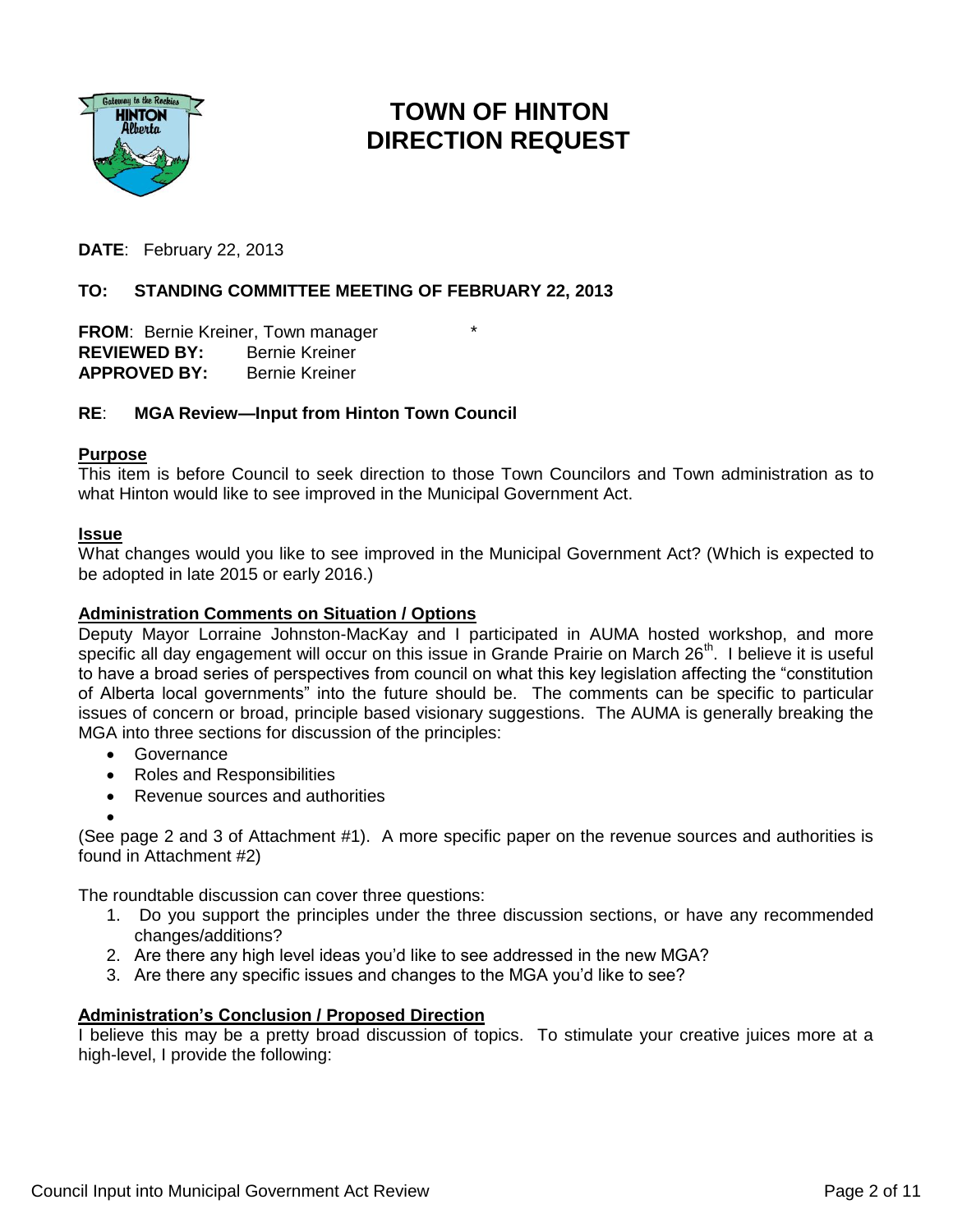---If a community (even physically) isn't set with firm boundaries that the public generally understands/relates to, why is it that only those elected from a physical boundary should make the municipal policy decisions for that community.

--Municipal governments provide services that usually cannot be fully paid for by the "users or beneficiaries" directly. Is the property tax the right basis for collecting the "deficit?" in all cases? I.e. The Edmonton new arena will see both tax dollars and a "sales tax" put on every ticket to use the venue provide \$100M each of the costs. If the demand for police costs is in part due to excessive liquor consumption, should not a local government have the right to collect a liquor sales tax……just like the Province collects substantial cigarette and other sin taxes to finance the health system?

--If municipal governments can best deliver services that are provincial responsibilities i.e. Fire smarting government lands, securing local subsidized housing projects; how do we maintain clear public accountability between the levels of government for ensuring this is done legally and politically responsibly over the long-term. When you think of the results of the recent Early Childhood Mapping Project "Growing Great Kids"- which level of government would be responsible for establishing a "parent's license program" not unlike a "drivers license program"?

#### **Town Manager Comments**

I look forward to a wide-ranging discussion on this important long-term topic. It will be a question for the next elected town council to determine if advocating for particular topics in the next MGA makes the "top three-five" intergovernmental priorities of Hinton Town Council. Any discussions and consensus arising from standing committee should begin to be discussed with others including our MLA and Minister of Municipal affairs as the opportunities present themselves.

#### **Attachments**

- 1. Principles of the MGA (handout from AUMA)
- 2. Revenue sources and Authorities (handout from AUMA)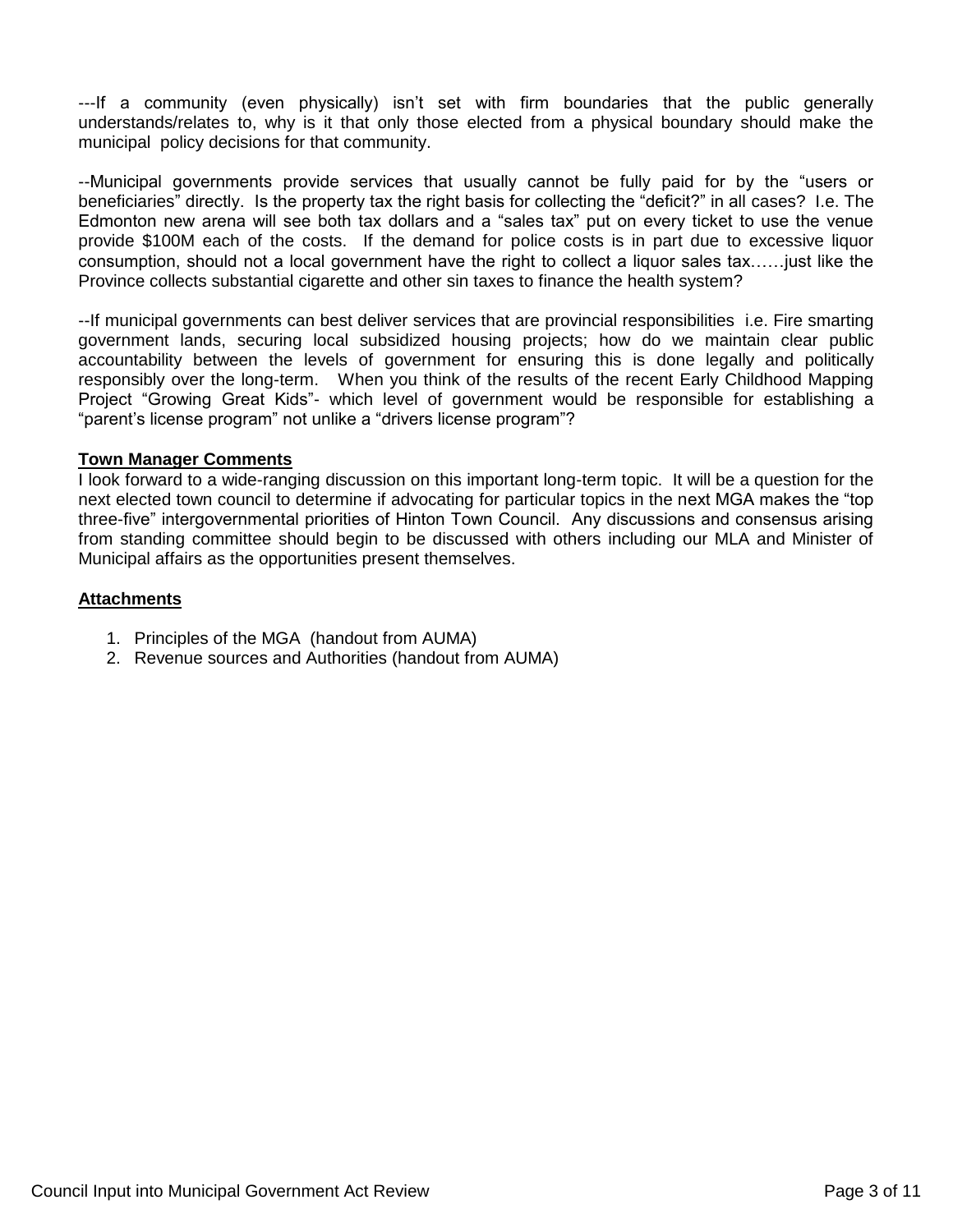





15/02/2013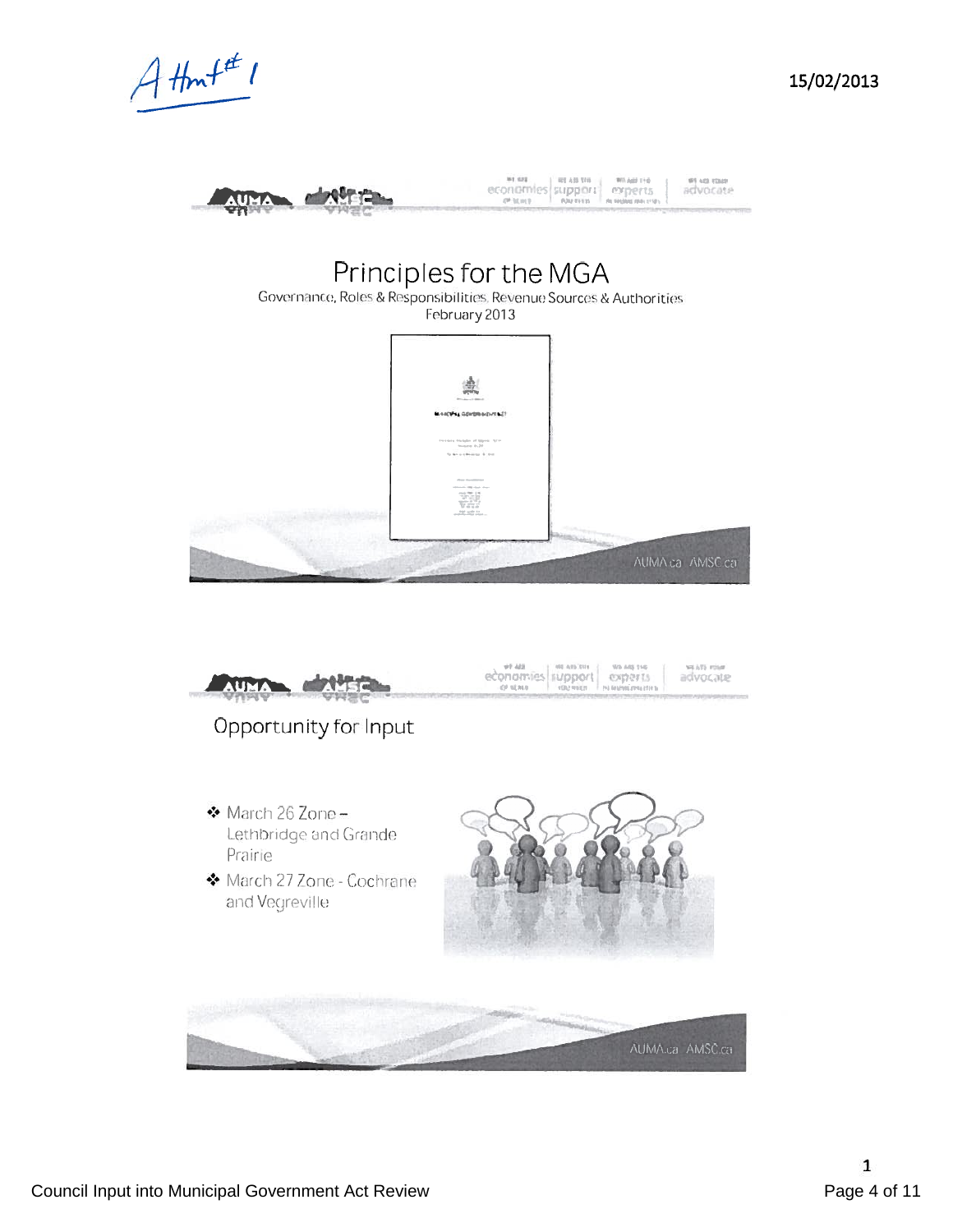



## Draft Principles on Governance

| Principle/ Desired<br><b>Outcome</b>                           | How we get there:                                                                                                                                                                                                                                                                                                                                                                                                                                                                                                                                                                             |  |  |
|----------------------------------------------------------------|-----------------------------------------------------------------------------------------------------------------------------------------------------------------------------------------------------------------------------------------------------------------------------------------------------------------------------------------------------------------------------------------------------------------------------------------------------------------------------------------------------------------------------------------------------------------------------------------------|--|--|
| Local governments are<br>open, responsive, and<br>accountable. | Local governments are a recognized and respected order of<br>government.<br>Local governments are empowered.<br>Local governments are transparent.<br>✓<br>Local governments are innovative and viable and embrace<br>$\checkmark$<br>partnerships, cooperative agreements, and intermunicipal<br>relationships.<br>Local governments have the authority to enter into<br>✓<br>agreements with others (including other orders of<br>government).<br>Local governments have the authority and flexibility to create<br>$\checkmark$<br>diverse governance models and service delivery options. |  |  |
|                                                                | AUMA.ca AMSC.ca                                                                                                                                                                                                                                                                                                                                                                                                                                                                                                                                                                               |  |  |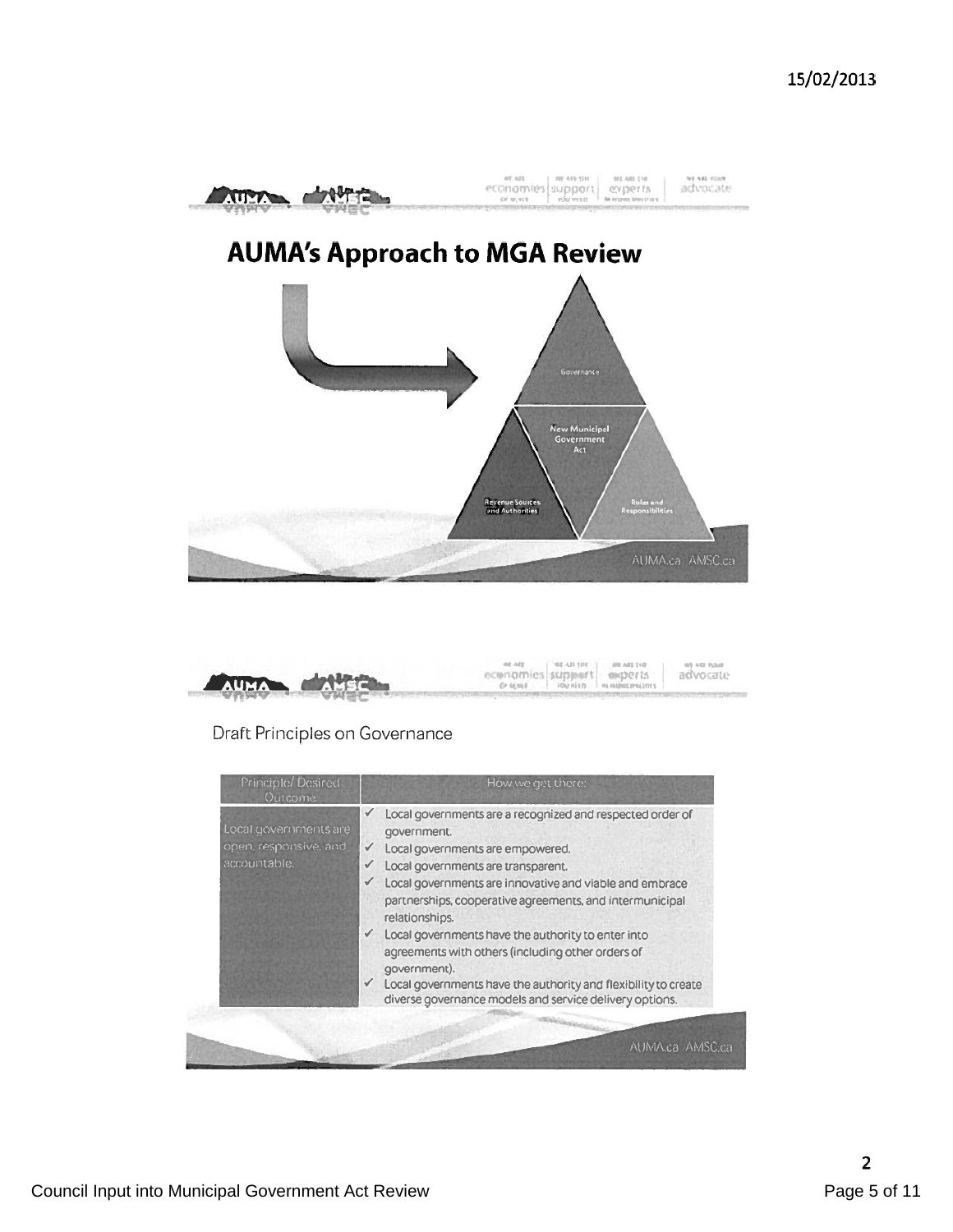

examples support experience

 $\left\|\mathop{\mathrm{POMom}}\limits_{\mathbf{u}\in\mathbb{N}}\right\|\leq\left\|\mathop{\mathrm{POMom}}\limits_{\mathbf{u}\in\mathbb{N}}\right\|\leq\left\|\mathop{\mathrm{POMom}}\limits_{\mathbf{u}\in\mathbb{N}}\right\|\leq\left\|\mathop{\mathrm{PDMom}}\limits_{\mathbf{u}\in\mathbb{N}}\right\|$ 

ies visitates<br>IBOVOCISTE

in va nur<br>indvocate

# Draft Principles on Roles & Responsibilities

| <b>Principle/Desired</b><br>Outcome:                                                                                                                                                                                                       | How we get there:                                                                                                                                                                                                                                                                                                                                                                                                                                                                                                                                                                                                                                  |  |
|--------------------------------------------------------------------------------------------------------------------------------------------------------------------------------------------------------------------------------------------|----------------------------------------------------------------------------------------------------------------------------------------------------------------------------------------------------------------------------------------------------------------------------------------------------------------------------------------------------------------------------------------------------------------------------------------------------------------------------------------------------------------------------------------------------------------------------------------------------------------------------------------------------|--|
| The respective roles<br>and responsibilities of<br>the provincial and<br>municipal* orders of<br>government are clear<br>and appropriate.<br>' Local governme<br>have autonomy t<br>pravide common<br>municipal service<br>outlined in the | he Province is responsible for meaningful engagement with<br>v<br>municipalities in legislative and regulatory changes with<br>respect to the Municipal Government Act and related<br>requlations.<br>$\checkmark$ Provincial and municipal governments meet their respective<br>esponsibilities and must have agreement for delegated<br>service delivery with adequate resource provisions.<br>Legislation and regulations need to recognize that Alberta's<br>$\checkmark$<br>communities have different needs and capacity levels and thus<br>require flexibility.<br>Provincial decision making promotes equity among<br>✓<br>municipalities. |  |
| Municipal Sustar<br>Strategy.                                                                                                                                                                                                              |                                                                                                                                                                                                                                                                                                                                                                                                                                                                                                                                                                                                                                                    |  |



# Draft Principles on Revenue Sources and Authorities

| Principle/Desired<br><b>Outcome</b>                                                                                                                                     | How we get there:                                                                                                                                                                                                                                                                                                                                                                                                                                                                                                                                                                                                                                                                          |  |  |
|-------------------------------------------------------------------------------------------------------------------------------------------------------------------------|--------------------------------------------------------------------------------------------------------------------------------------------------------------------------------------------------------------------------------------------------------------------------------------------------------------------------------------------------------------------------------------------------------------------------------------------------------------------------------------------------------------------------------------------------------------------------------------------------------------------------------------------------------------------------------------------|--|--|
| Local governments have<br>predictable, diverse, and<br>sustainable revenue.<br>sources (including<br>taxation) to deliver<br>programs, services, and<br>infrastructure. | Local councils have the right to make decisions on<br>multifaceted revenue sources (including different types of<br>taxation).<br>Through sharing of provincial revenues and other tools, local<br>governments have the capacity to:<br>be economically, socially, and environmentally<br>sustainable, and<br>address growth, change, and decline pressures<br>$\bullet$<br>effectively through long term, predictable funding<br>agreements.<br>The Province encourages and supports long-term planning for<br>municipal infrastructure including development,<br>maintenance, and replacement.<br>√ All provincial resource revenues should be shared equitably<br>among municipalities. |  |  |
|                                                                                                                                                                         |                                                                                                                                                                                                                                                                                                                                                                                                                                                                                                                                                                                                                                                                                            |  |  |
|                                                                                                                                                                         | AUMA.ca AMSC.ca                                                                                                                                                                                                                                                                                                                                                                                                                                                                                                                                                                                                                                                                            |  |  |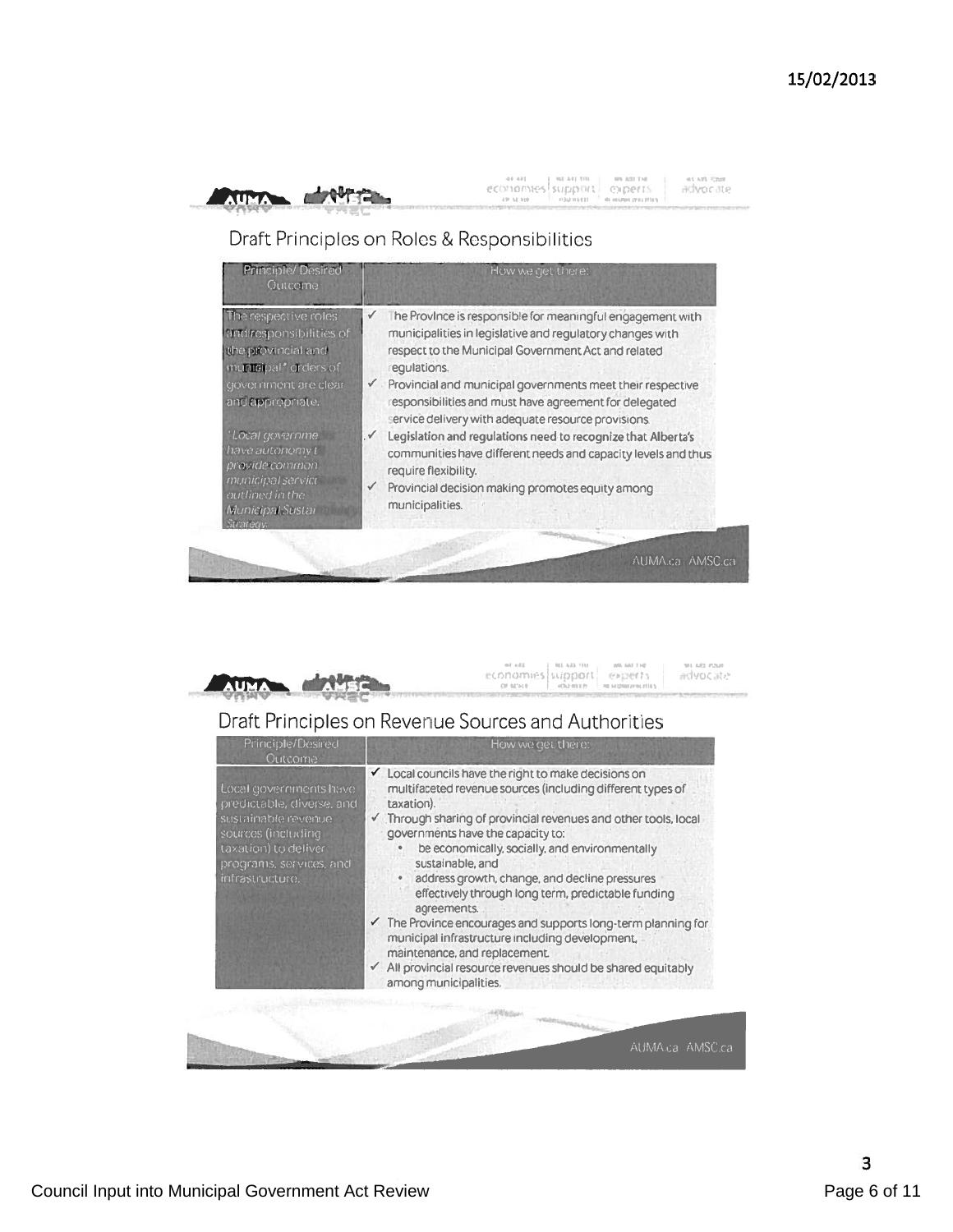

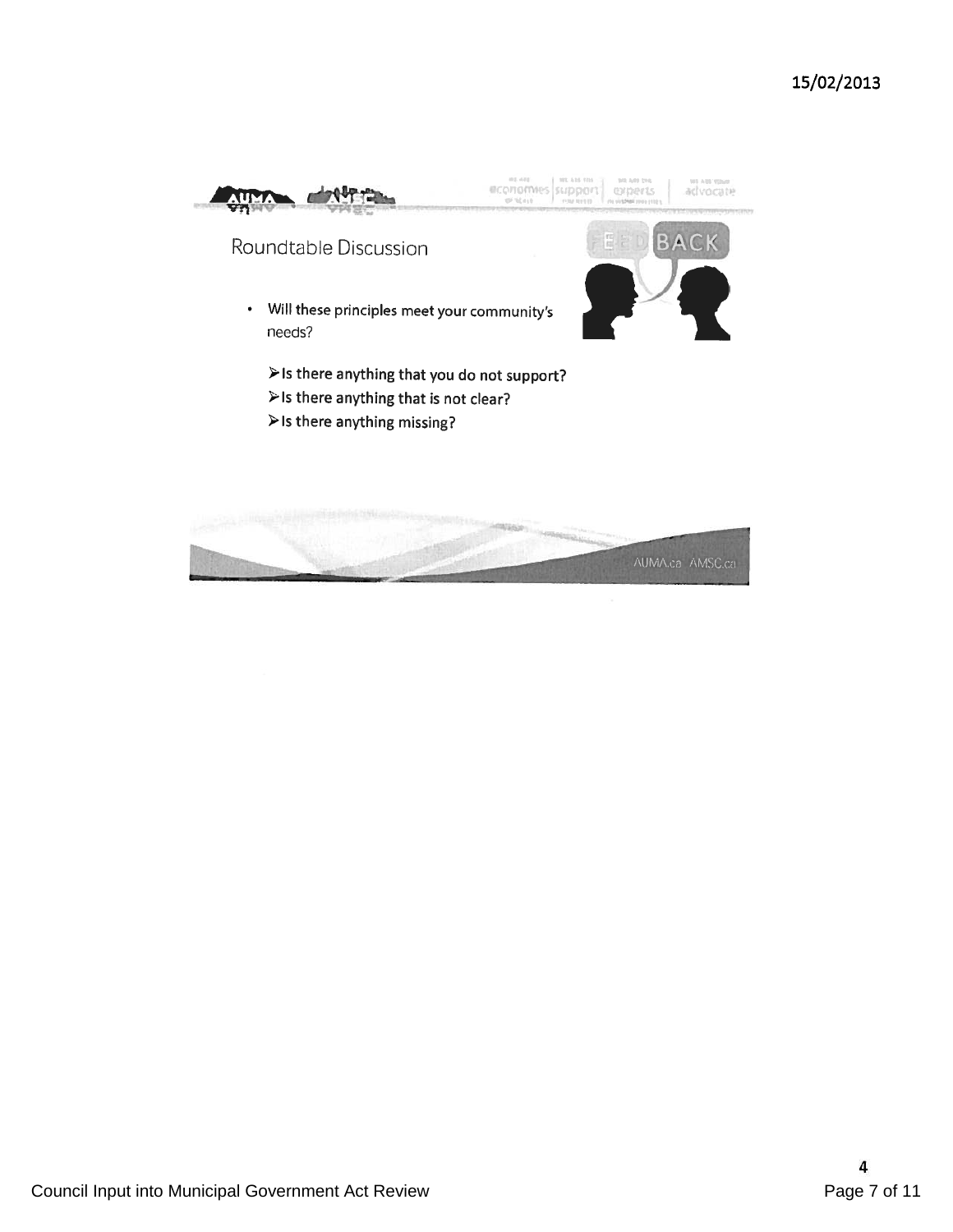

# **Revenue Sources and Authorities**

February 2013





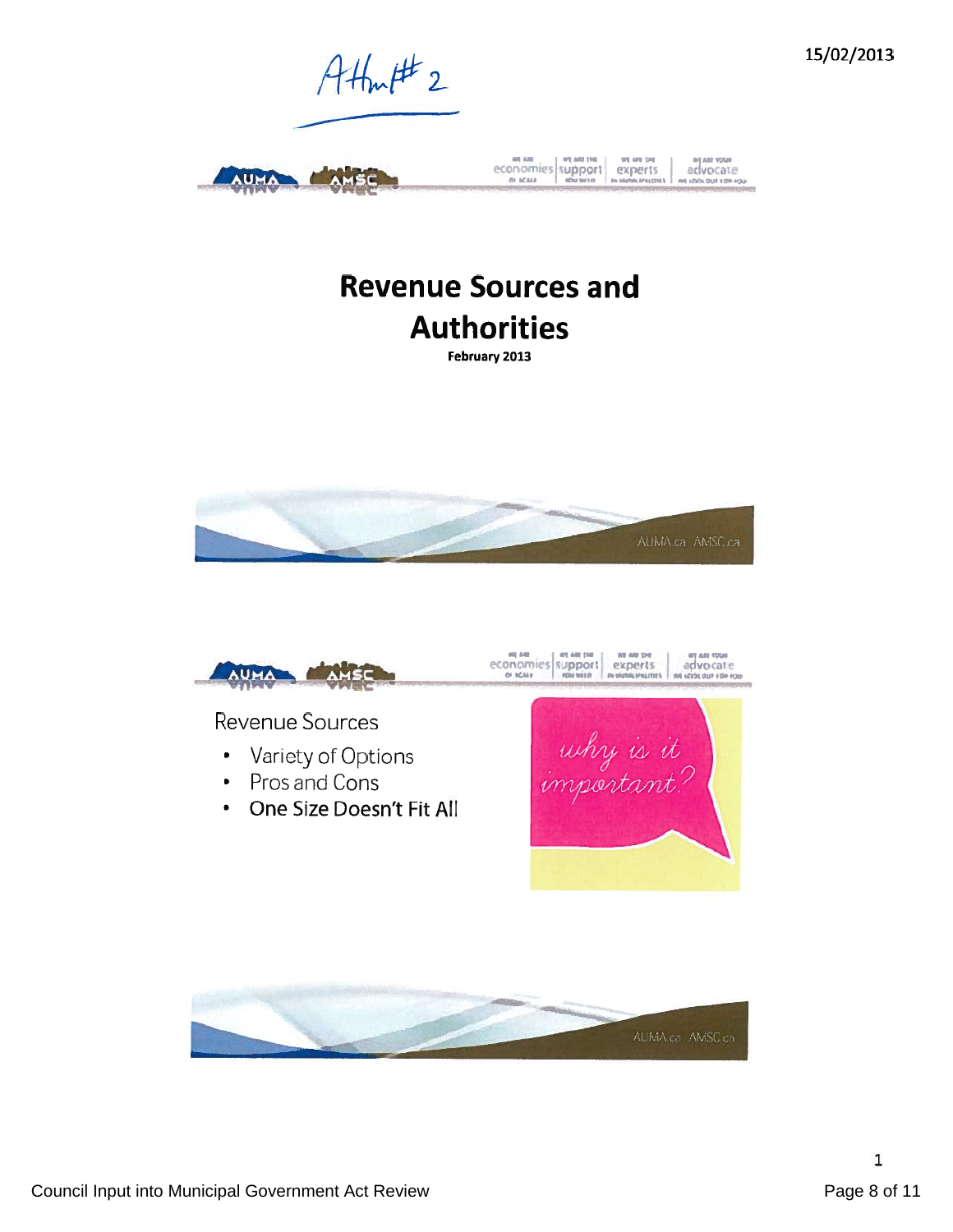



## The Case for Local Matters...

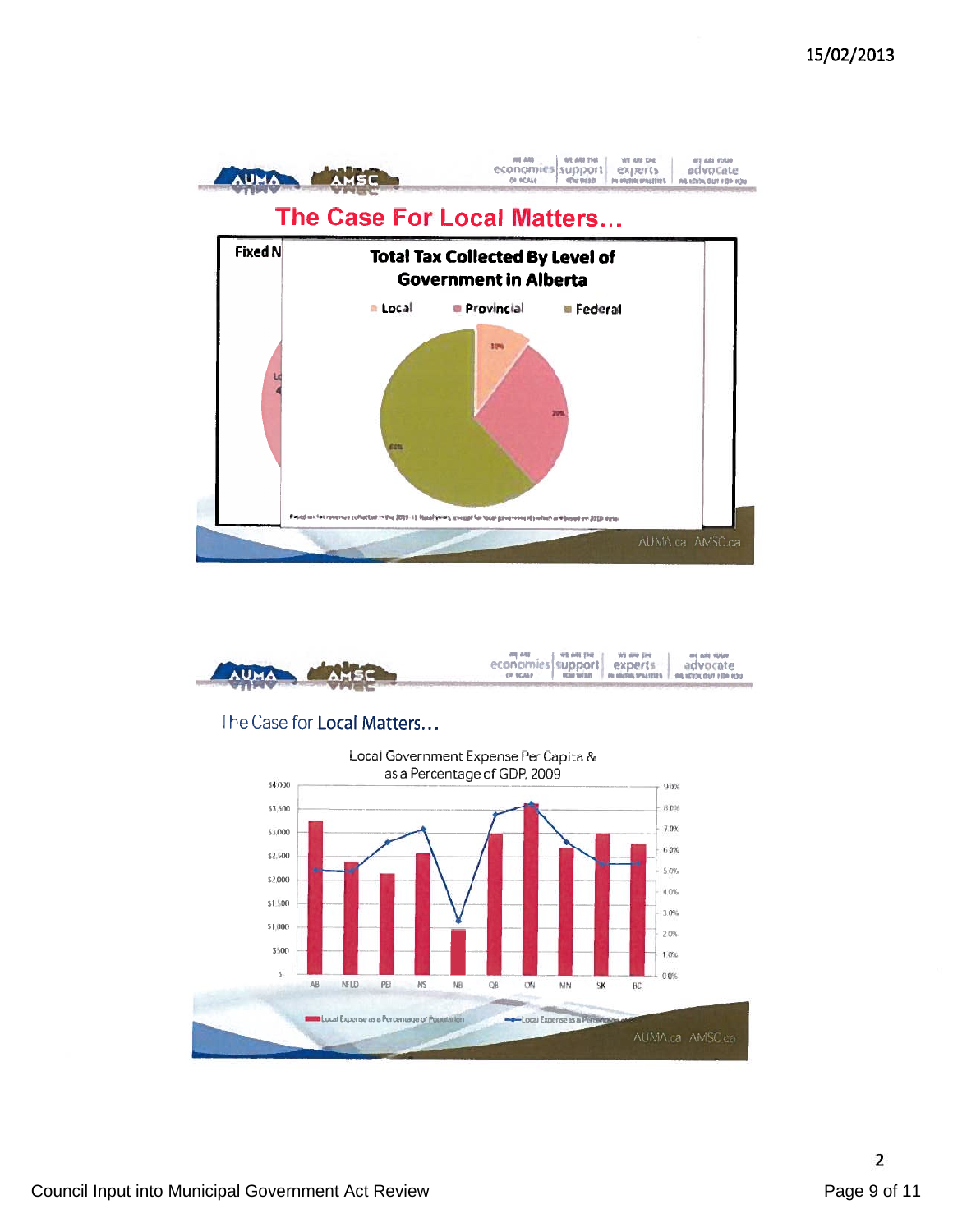

|                         | economies support experts | 1.93.00.00.1 | <b>THE ARE THE</b> | <b><i>WE ARE YOUR</i></b><br>advocate                     |
|-------------------------|---------------------------|--------------|--------------------|-----------------------------------------------------------|
| ANUMAL MARIE            | OF REALLY                 |              |                    | <b>ROH MEED PA WARRA PRAYERS F. WA SCROLIDER FOR YOU.</b> |
| <b>CONTRACTOR</b> WALLY |                           |              |                    |                                                           |